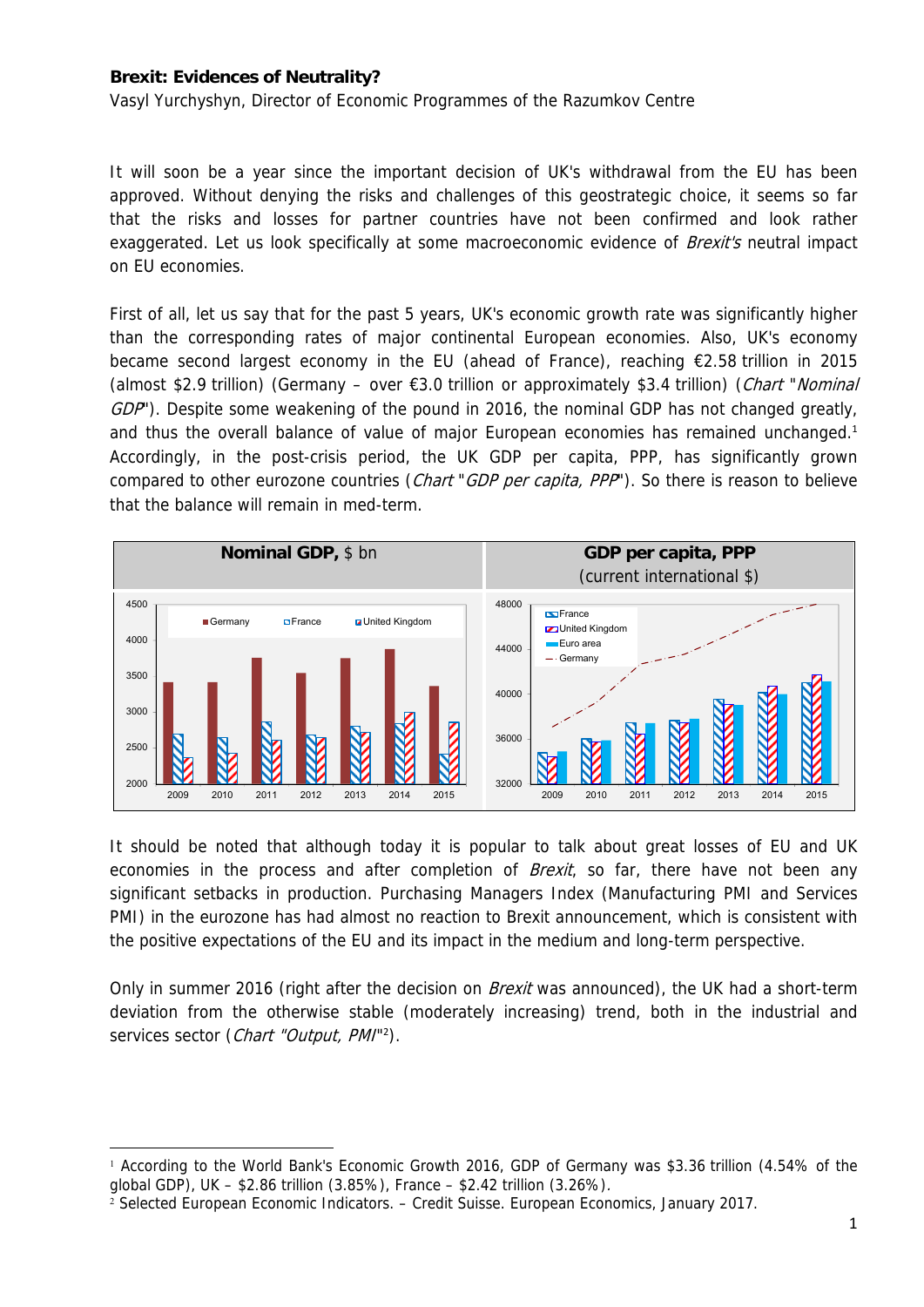

Moreover, after the decision to start the process of Brexit has been made, production indexes have demonstrated growth. Of course, to some extent, this increase was due to seasonal factors. However, what had an important role was the UK's **certainty in its political decision**. Given the structure of formation of value added (both, in the UK and in major economies of the continental Europe), so far, we do not see any factors of exacerbation of problems.<sup>3</sup>

Positive trends are confirmed by acceptable inflation rates (foremost, in the part of the end of disinflation) – in many cases, 2-2.5% inflation is seen as the target (or desired) level. The level of unemployment keeps going down both, in the UK, and in major countries of the continental EU (Charts "Inflation", "ILO Unemployment Rate").



For a long time, UK's current account deficit has been a reason for concern of the country's government, including, due to the conflicting nature of its (deficit) factors and components. Thus, the recent deterioration of UK's trade balance with rather high rate of real GDP growth is essentially associated with the strengthening of the pound (in 2014 – it reached its peak level in the past decade) in international markets. Thus, the weakening of the pound in 2016 and retaining certain stability in 2017, can ensure certain competitive advantages for British exporters and improve the trade balance.

 <sup>3</sup> The situation could possibly change after a clear political action sequence is formed, but this will only become clear in the fall of 2017. Note **the importance of influence of the political sector** in the EU countries on Europe's overall macroeconomic stability. First, the rise to power of radical or populist forces in key countries will mean the increasing instability in the EU's institutional environment (**right now such risks are neutralised**). Second – **successful negotiations** on the Brexit "divorce" will support the **strengthening** of EU and UK economies (and, thus, the strengthening of euro and pound).